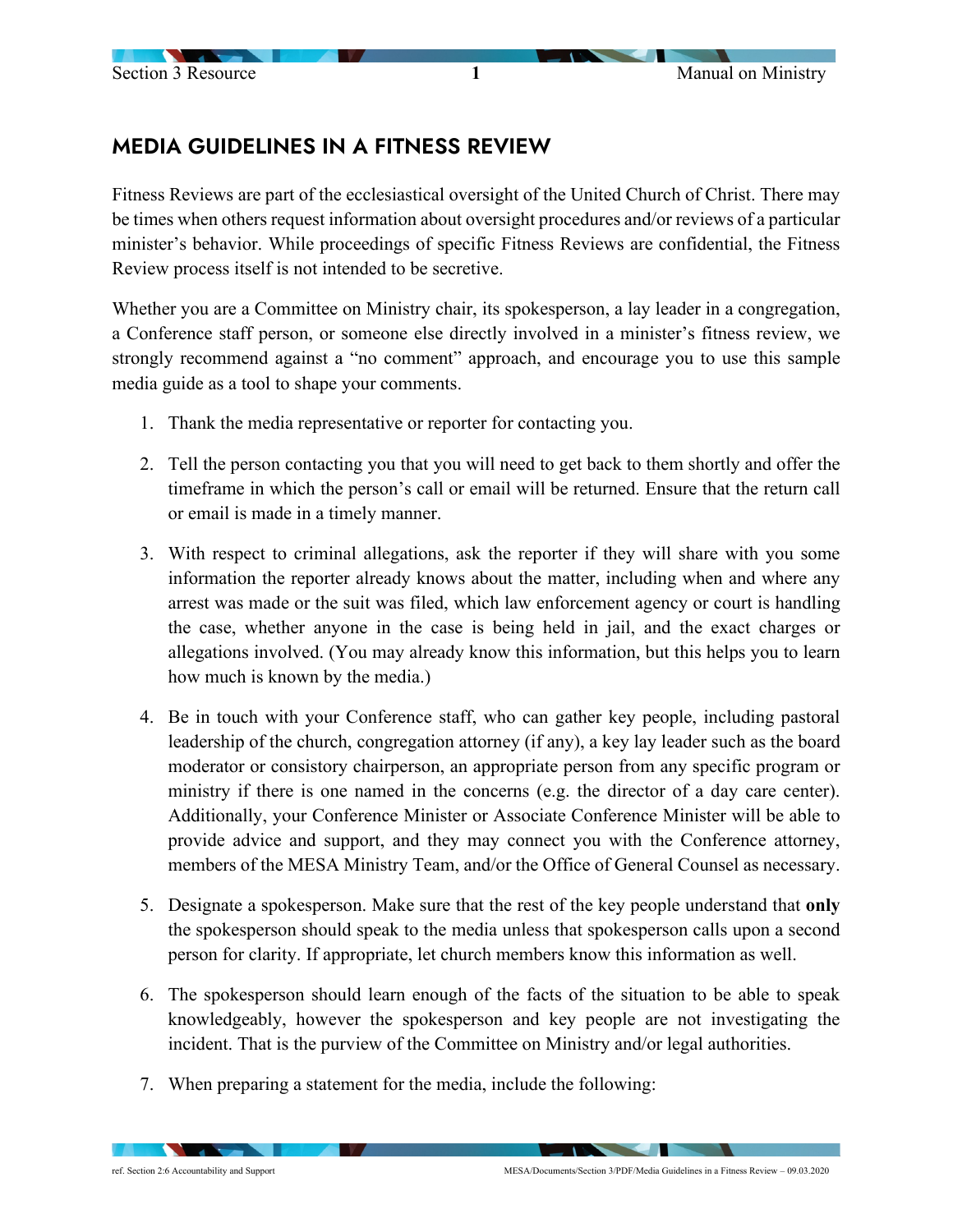- a. The full, proper name of the congregation and its affiliation with the United Church of Christ;
- b. Your name, title, and position in the congregation or Conference;
- c. The correct name and title of any minister or staff member involved in the situation;
- d. The date when that person assumed their position (year and month);
- e. An affirmation of the importance and responsiveness of our ecclesial processes, e.g. "The United Church of Christ takes these matters very seriously, and it has established policies and practices for addressing them. We are following those policies and practices in this case. Our prayers are extended to all who are affected by these matters."
- f. Ask the reporter to send you a link or a copy of the story when it is published. Review it to ensure that the information attributed to you is accurate.

This basic message can be supplemented with relevant facts from this particular situation. These facts may include some or all of the following talking points:

The United Church of Christ takes the ethical and moral integrity of those authorized to minister and serve in its name very seriously. This is reflected in part in the UCC Ministerial Code.

- The UCC has Committees on Ministry that offer support and nurture to their authorized ministers, require continuing education and boundary awareness training, and act in response to concerns of ethical or moral misconduct.
- Through a Fitness Review, Committees on Ministry have authority to withdraw ecclesiastical authorization of ministers, or to exercise other appropriate disciplinary oversight of our ministers.
- Committees on Ministry do not have the authority to make legal determinations of guilt or innocence. When appropriate, Committees on Ministry do report incidents of criminal behavior to the relevant authorities.
- The decision to employ or terminate employment of clergy is a decision made solely by the church or other ministry that hires the minister; Committees on Ministry do not make employment decisions.
- Conference staff assist Committees on Ministry in their work of oversight and authorization. This includes our Conference Minister, Rev.